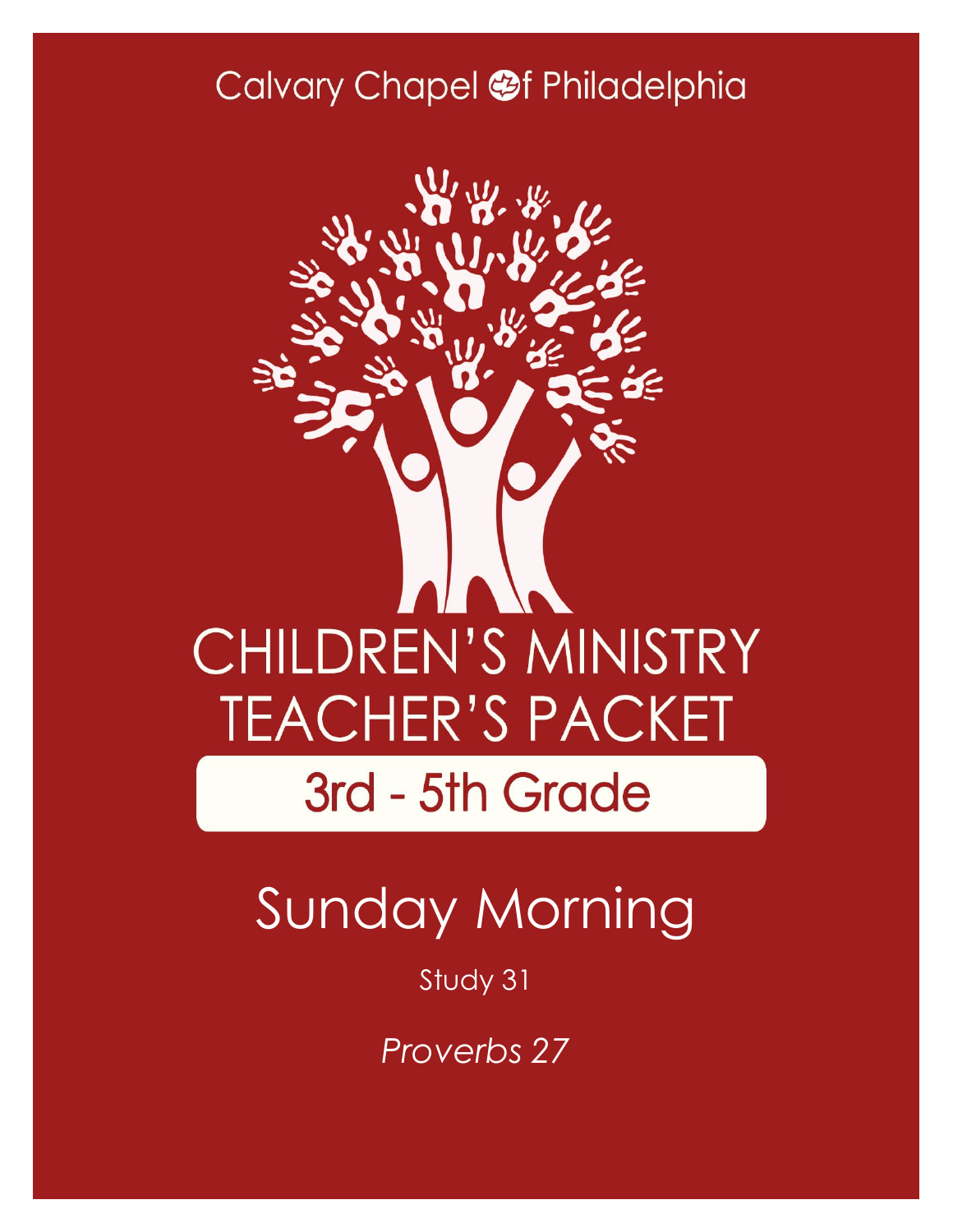### Proverbs 27

The Objective is the key concept for this weeks lesson. It should be the main focus of the study

These are the key verses that you will find helpful in teaching your study this week. The "Main passage" is the basis of the study, where the other verse support the objective of the lesson.

There is a memory verse for the students that relates to every study. If a student can memorize the verse for the following week you may give them a prize from the "reward box" found on your cart.

An introductory activity or question that will settle the class, draw their attention to the study and prepare their hearts for God's Word

**Objective** To teach the value of true friendship, and to show what it means to love our neighbor.

**Key Verses** Proverbs 27—Main Teaching Passage Matthew 7:12 Matthew 5:44

### **Memory Verse** - Matthew 7:12

"Therefore, whatever you want men to do to you, do also to them, for this is the Law and the Prophets."

### **Hook**

Review last week's memory verse, 1 Corinthians 15:33.

Ask the class if they have ever seen someone sharpening a kitchen knife. Tell the class that when a knife gets dull, you sharpen it by taking a steel and running it down the edge of the knife. This makes the knife, which wasn't working at its best, sharper and easier to use. (Read Proverbs 27:17)

Friendship is described in Proverbs like that. Our friends are supposed to show us the "dull" spots in our lives and help us to get "sharpened up." We in turn are supposed to do the same for our friends.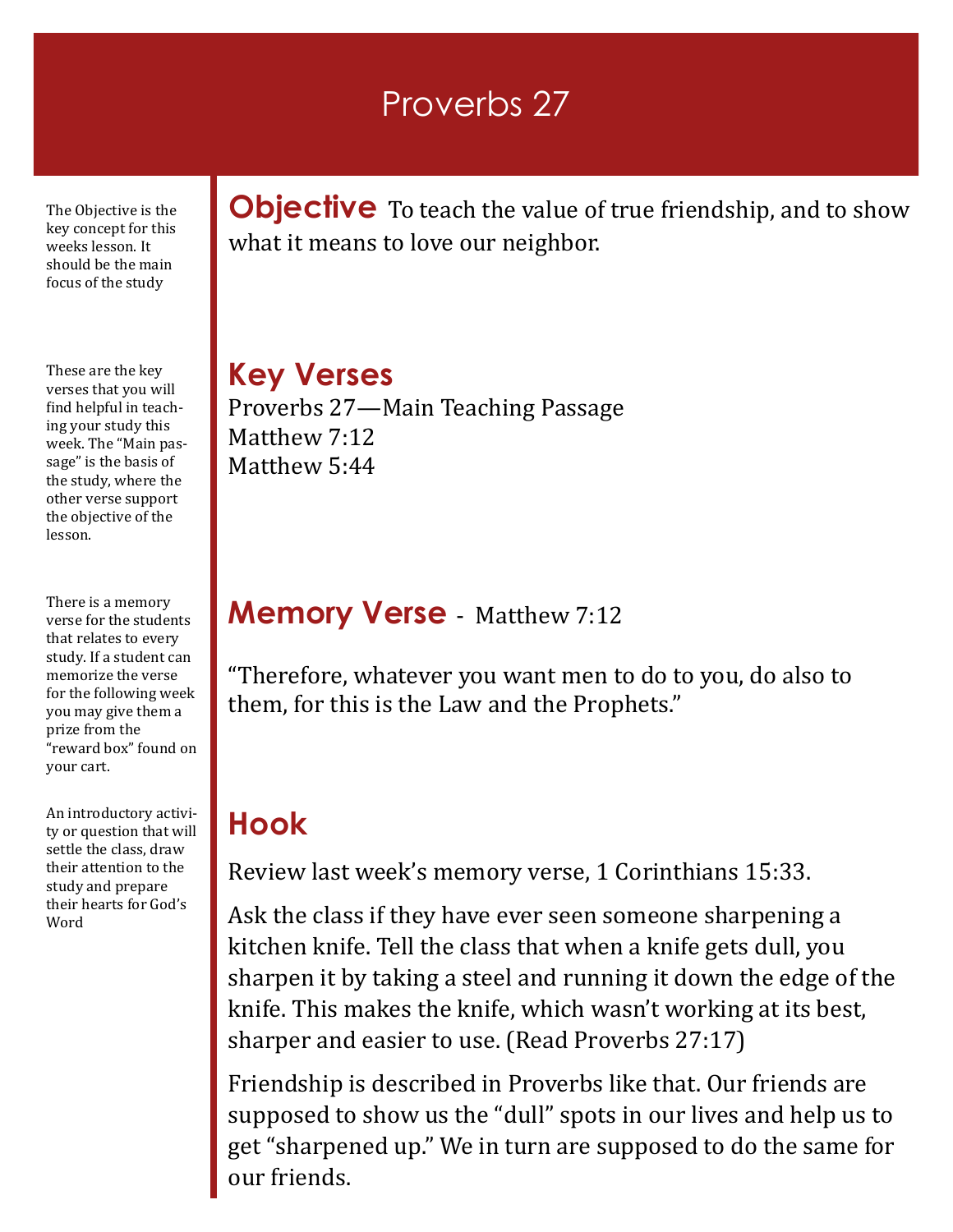What does the Bible say? This is where we will read a passage or series of passages that teach on the subject of the day.

## BOOK

The book of Proverbs speaks strongly to us about the value and meaning of friendship. In Proverbs 27, friendship is defined in a specific way: a friend is someone who speaks truth to you. There are five verses in Proverbs 27 that speak directly to this, and several others that speak about friendship indirectly. Proverbs 27:6, 9, 10, 14, and 17 all instruct us on how to be a friend to our neighbor.

We see that true friends speak truth even when it hurts (Proverbs 27:6). A friend gives advice and good counsel even when that advice might be difficult to hear (Proverbs 27:9). A true friend comes to our aid when we are in need (Proverbs 27:10). A friend does not bring unnecessary aggravation to others. They put others needs ahead of their own (Proverbs 27:14). In the same way that a sharpening stone smooths out the burs and jagged edges on a knife so that it becomes sharp and useful, a friend shows us the places in our lives that need to be changed so that we can be at our best for the Lord (Proverbs 27:17).

In the gospels Jesus taught us how to be a friend in Matthew 7:12, where He said, "Therefore, whatever you want men to do to you, do also to them, for this is the Law and the Prophets." Jesus shows that being a true friend is something that is proactive. We *do to others* what we would want done to us. A friend therefore is not someone who receives, but someone who gives of their time, their advice, their love and their compassion.

The interpretation/ exegesis of the passage. What does this passage mean? How does this passage apply to my life?

# LOOK

Friendship is very important. God didn't design us to live isolated (that means all alone) lives. He gave us families, communities, and even whole countries of people to live with. God intended us to know, live with, speak to, and (hopefully) get along with other people.

In His Word, God tells us that we are supposed to share our problems with other people and to help others when they share with us (Galatians 6:2). We are supposed to honor one another (Romans 12:10) and pray for one another (1 Timothy 2:1). Of course we are naturally going to want to spend time with some people more than others. We have a bad habit of calling the people we spend a lot of time with our "friends." This however is a bad definition of friendship.

Proverbs 27 tells us about what it means to be a true friend. In Proverbs 27:6, it tells us, "Faithful are the wounds of a friend, but the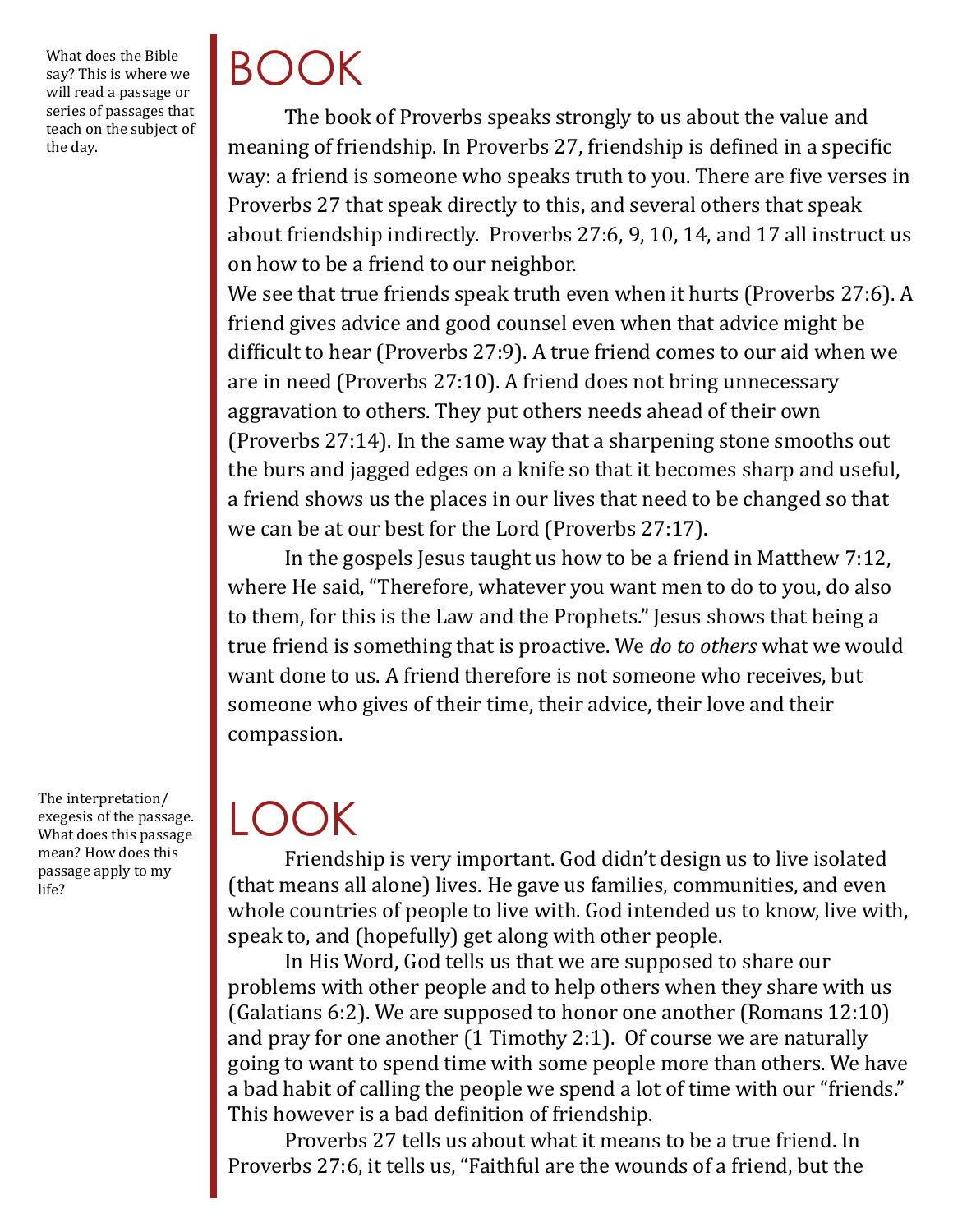## LOOK (Continued)

kisses of an enemy are deceitful." This verse tells us that there are times when people will be really sweet and polite and nice to us, but they won't be telling us the truth. They make us feel good, but they aren't being genuine with us. This person is not a true friend. On the other hand there will be people in our lives who tell us very difficult things. They might make us upset or sad, but they are telling us the truth and hoping that we will grow and change for the better. This person is the one who is being a friend to us. Just like the sharpening iron on a knife, that grinds away at the nicks and dull spots, the iron causes a little bit of "damage" to the knife, but in the end the knife ends up better for it. When we look around at the people in our lives, we should look for the people who love us enough to tell us the difficult things.

Jesus would tell us that more important than figuring out who our friends are, is figuring out what kind of friend we are going to be. In Matthew 7:12, our memory verse today, Jesus said, "Therefore, whatever you want men to do to you, do also to them, for this is the Law and the Prophets." People call this "the Golden Rule," because if everyone followed this rule, then everyone would always get along. Unfortunately, we have no control over what other people do, say, or think, but we do have control over what we do. Jesus told us to treat other people the way that we want to be treated. Do you want your friends to lie to you? No? Then don't lie to other people. Do you want people to steal, cheat, or mistreat you? No? Then don't do that to others. Do you want to people to share with you, to encourage you, to show you love? Yes? Then we should be doing those same things to other people.

What is my response to this passage of Scripture? How should my life change according to what this passage teaches me? What are the practical things I can do throughout the week to make this true in my life?

## TOOK

As a class, memorize Matthew 7:12.

Ask the class to think about what things they can do to be better friends. Write some of their ideas down on the board. Ask the class if the Golden rule applies only to their friends or does it apply to everyone? (Read Matthew 5:44).

**Pray:** Thank the Lord for providing us with friends to help us in our Christian lives. Ask Him to surround each student with friends that will treat them with love and point them to the Lord.

**Parent Question:** What is "the Golden Rule" and what does it mean?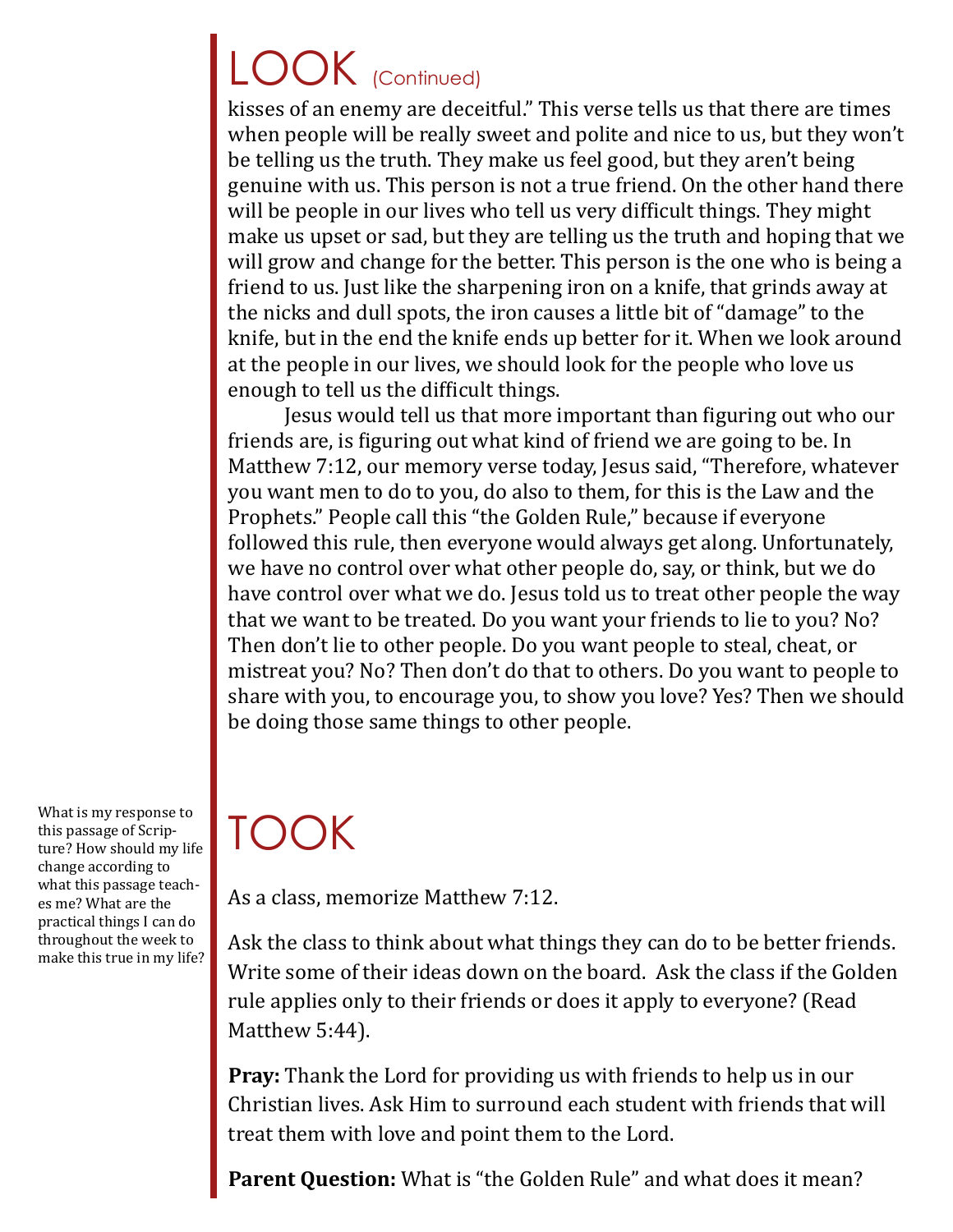## FURTHER STUDY

### **Commentary on Proverbs 27 by Matthew Henry**

#### **Chapter 27**

[Pro 27:1](https://www.blueletterbible.org/kjv/proverbs/27/1/s_655001)

Here is,

1. A good caution against presuming upon time to come: *Boast not thyself,* no, not *of to-morrow,* much less of many days or years to come. This does not forbid preparing for to-morrow, but presuming upon to-morrow. We must not promise ourselves the continuance of our lives and comforts till to-morrow, but speak of it with submission to the will of God and as those who with good reason are kept at uncertainty about it. We must not *take thought for the morrow* ([Mt. 6:34\),](https://www.blueletterbible.org/kjv/matthew/6/34/s_935034) but we must cast our care concerning it upon God. See [James 4:13](https://www.blueletterbible.org/kjv/james/4/13/s_1150013) -15. We must not put off the great work of conversion, that one thing needful, till to-morrow, as if we were sure of it, *but to-day, while it is called to-day,* hear God's voice.

2. A good consideration, upon which this caution is grounded: *We know not what a day may bring forth,* what event may be in the teeming womb, of time; it is a secret till it is born, [Eccl. 11:5.](https://www.blueletterbible.org/kjv/ecclesiastes/11/5/s_670005) A little time may produce considerable changes, and such as we little think of. We *know not what* the present *day may bring forth;* the evening must commend it. *Nescis quid serus vesper vehat-Thou knowest not what the close of evening may bring with it.* God has wisely kept us in the dark concerning future events, and reserved to himself the knowledge of them, as a flower of the crown, that he may train us up in a dependence upon himself and a continued readiness for every event, [Acts 1:7.](https://www.blueletterbible.org/kjv/acts/1/7/s_1019007)

#### [Pro 27:2](https://www.blueletterbible.org/kjv/proverbs/27/2/s_655002)

Note,

- 1. We must do that which is commendable, for which even strangers may praise us. Our *light* must *shine before men,* and we must do good works that may be seen, though we must not do them on purpose that they may be seen. Let our own works be such as will praise us, even *in the gates,* [Phil. 4:8.](https://www.blueletterbible.org/kjv/philippians/4/8/s_1107008)
- 2. When we have done it we must not commend ourselves, for that is an evidence of pride, folly, and selflove, and a great lessening to a man's reputation. Every one will be forward to run him down that cries himself up. There may be a just occasion for us to vindicate ourselves, but it does not become us to applaud ourselves. *Proprio laus sordet in ore-Self-praise defiles the mouth[.](https://www.blueletterbible.org/kjv/proverbs/27/3/s_655003)*

#### [Pro 27:3](https://www.blueletterbible.org/kjv/proverbs/27/3/s_655003)-4

These two verses show the intolerable mischief,

 1. Of ungoverned passion. The wrath of a fool, who when he is provoked cares not what he says and does, is more grievous than a great stone or a load of sand. It lies heavily upon himself. Those who have no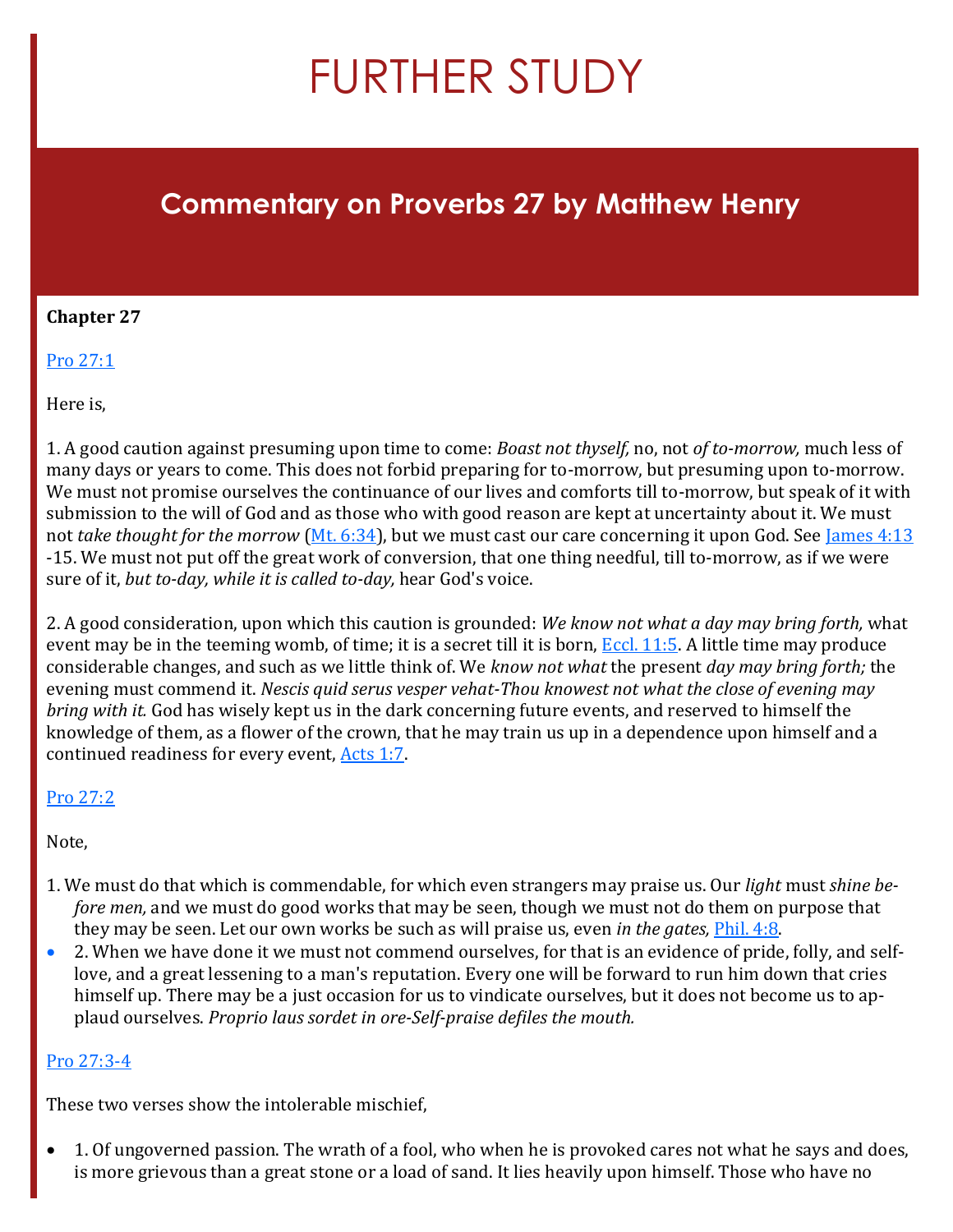command of their passions do themselves even sink under the load of them. The wrath of a fool lies heavily upon those he is enraged at, to whom, in his fury, he will be in danger of doing some mischief. It is therefore our wisdom not to give provocation to a fool, but, if he be in a passion, to get out of his way.

 2. Of rooted malice, which is as much worse than the former as coals of juniper are worse than a fire of thorns. *Wrath* (it is true) *is cruel,* and does many a barbarous thing, *and anger is outrageous;* but a secret enmity at the person of another, an envy at his prosperity, and a desire of revenge for some injury or affront, are much more mischievous. One may avoid a sudden heat, as David escaped Saul's javelin, but when it grows, as Saul's did, to a settled envy, there is no *standing before it;* it will pursue; it will overtake. He that grieves at the good of another will be still contriving to do him hurt, and will keep his anger for ever. [Pro 27:5](https://www.blueletterbible.org/kjv/proverbs/27/5/s_655005)-6

#### Note,

- 1. It is good for us to be reproved, and told of our faults, by our friends. If true love in the heart has but zeal and courage enough to show itself in dealing plainly with our friends, and reproving them for what they say and do amiss, this is really *better,* not only than secret hatred (as [Lev. 19:17\),](https://www.blueletterbible.org/kjv/leviticus/19/17/s_109017) but *than secret love,* that love to our neighbours which does not show itself in this good fruit, which compliments them in their sins, to the prejudice of their souls. *Faithful are the reproofs of a friend,* though for the present they are painful as *wounds.* It is a sign that our friends are faithful indeed if, in love to our souls, they will not suffer sin upon us, nor let us alone in it. The physician's care is to cure the patient's disease, not to please his palate.
- 2. It is dangerous to be caressed and flattered by *an enemy,* whose *kisses are deceitful* We can take no pleasure in them because we can put no confidence in them (Joab's kiss and Judas's were deceitful), and therefore we have need to stand upon our guard, that we be not deluded by them; they are to be deprecated. Some read it: *The Lord deliver us from an enemy's kisses, from lying lips, and from a deceitful tongue.*

#### [Pro 27:7](https://www.blueletterbible.org/kjv/proverbs/27/7/s_655007)

Solomon here, as often in this book, shows that the poor have in some respects the advantage of the rich; for,

- 1. They have a better relish of their enjoyments than the rich have. Hunger is the best sauce. Coarse fare, with a good appetite to it has a sensible pleasantness in it, which those are strangers to whose hearts are *overcharged with surfeiting.* Those that fare sumptuously every day nauseate even delicate food, as the Israelites did the quails; whereas those that have no more than their necessary food, though it be such as *the full soul* would call *bitter,* to them it *is sweet;* they eat it with pleasure, digest it, and are refreshed by it.
- 2. They are more thankful for their enjoyments: *The hungry* will bless God for bread and water, while those that are *full* think the greatest dainties and varieties scarcely worth giving thanks for. The virgin Mary seems to refer to this when she says ([Lu. 1:53\),](https://www.blueletterbible.org/kjv/luke/1/53/s_974053) *The hungry,* who know how to value God's blessings, *are filled with good things,* but *the rich,* who despise them, are justly *sent empty away[.](https://www.blueletterbible.org/kjv/proverbs/27/8/s_655008)* [Pro 27:8](https://www.blueletterbible.org/kjv/proverbs/27/8/s_655008)

#### Note,

- 1. There are many that do not know when they are well off, but are uneasy with their present condition, and given to change. God, in his providence, has appointed them a place fit for them and has made it comfortable to them; but they affect unsettledness; they love to wander; they are glad of a pretence to go abroad, and do not care for staying long at a place; they needlessly absent themselves from their own work and care, and meddle with that which belongs not to them.
- 2. Those that thus desert the post assigned to them are like *a bird that wanders from her nest.* It is an instance of their folly; they are like a silly bird; they are always wavering, like the wandering bird that hops from bough to bough and rests nowhere. It is unsafe; the bird that wanders is exposed; a man's place is his castle; he that quits it makes himself an easy prey to the fowler. When the bird wanders from her nest the eggs and young ones there are neglected. Those that love to be abroad leave their work at home undone.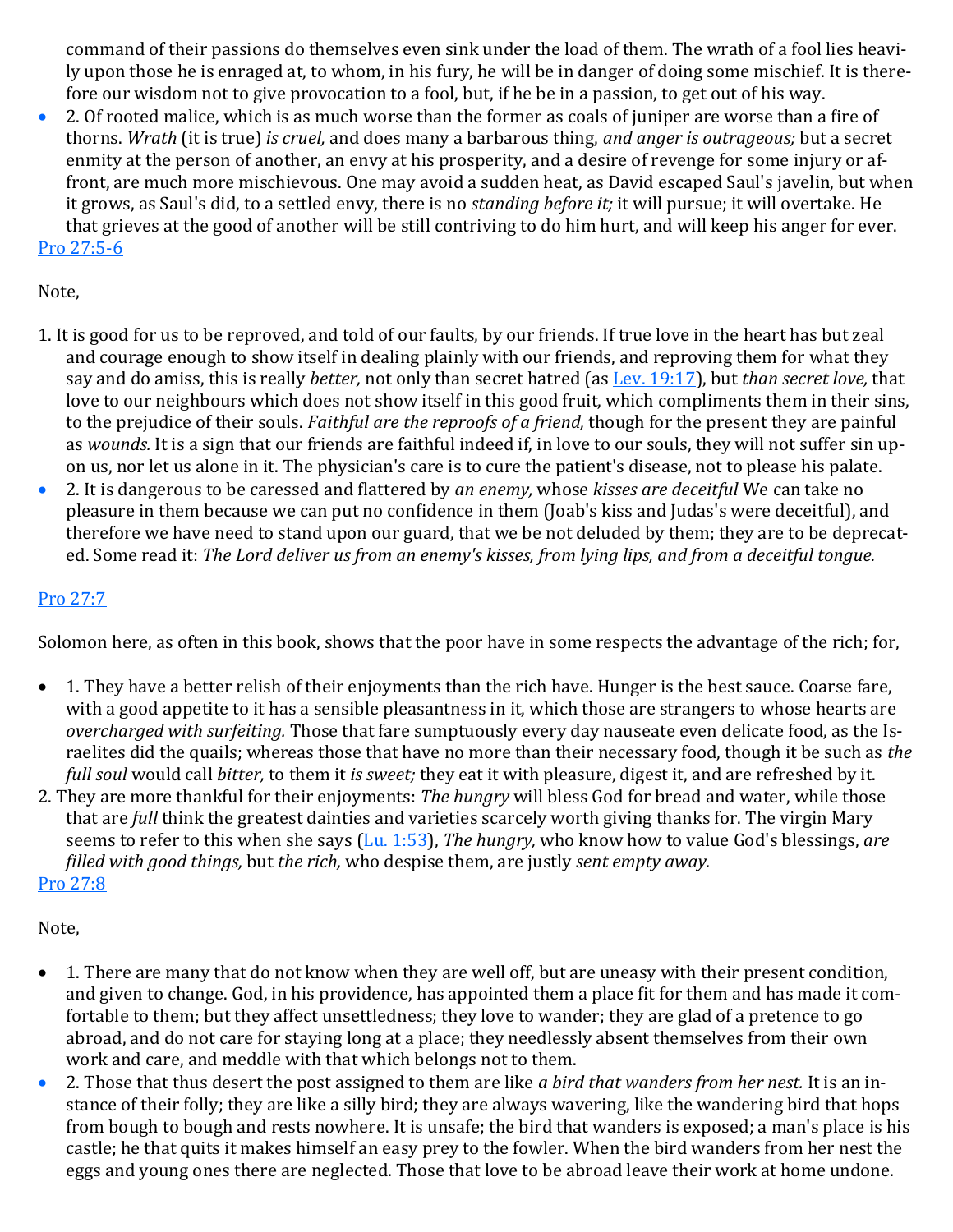*Let every man therefore, in the calling wherein he is called, therein abide,* therein abide *with God.* [Pro 27:9](https://www.blueletterbible.org/kjv/proverbs/27/9/s_655009)-10

Here is,

- 1. A charge given to be faithful and constant to our friends, our old friends, to keep up an intimacy with them, and to be ready to do them all the offices that lie in our power. It is good to have a friend, a bosomfriend, whom we can be free with, and with whom we may communicate counsels. It is not necessary that this friend should be a relation, or any way akin to us, though it is happiest when, among those who are so, we find one fit to make a friend of. Peter and Andrew were brethren, so were James and John; yet Solomon frequently distinguishes between a friend and a brother. But it is advisable to choose a friend among our neighbours who live near us, that acquaintance may be kept up and kindnesses the more frequently interchanged. It is good also to have a special respect to those who have been friends to our family: *"Thy own friend,* especially if he have been *thy father's friend, forsake not;* fail not both to serve him and to use him, as there is occasion. He is a tried friend; he knows thy affairs; he has a particular concern for thee; therefore be advised by him.' It is a duty we owe to our parents, when they are gone, to love their friends and consult with them. Solomon's son undid himself by forsaking the counsel of his father's friends.
- 2. A good reason given why we should thus value true friendship and be choice of it.
- (1.) Because of the pleasure of it. There is a great deal of *sweetness* in conversing and consulting with a cordial friend. It is like *ointment and perfume,* which are very grateful to the smell, and exhilarate the spirits. It *rejoices the heart;* the burden of care is made lighter by unbosoming ourselves to our friend, and it is a great satisfaction to us to have his sentiments concerning our affairs. *The sweetness of* friendship lies not in hearty mirth, and hearty laughter, but in *hearty counsel,* faithful advice, sincerely given and without flattery, *by counsel of the soul* (so the word is), counsel which reaches the case, and comes to the heart, coun-sel about soul-concerns, [Ps. 66:16.](https://www.blueletterbible.org/kjv/psalms/66/16/s_544016) We should reckon that the most pleasant conversation which is about spiritual things, and promotes the prosperity of the soul.
- (2.) Because of the profit and advantage of it, especially in a *day of calamity.* We are here advised not to go into a *brother's house,* not to expect relief from a kinsman merely for kindred-sake, for the obligation of that commonly goes little further than calling cousin and fails when it comes to the trial of a real kindness, but rather to apply ourselves to our neighbours, who are at hand, and will be ready to help us at an exigence. It is wisdom to oblige them by being neighbourly, and we shall have the benefit of it in distress, by finding them so to us, ch. 18:24.

#### [Pro 27:11](https://www.blueletterbible.org/kjv/proverbs/27/11/s_655011)

Children are here exhorted to be wise and good,

- 1. That they may be a comfort to their parents and may *make their hearts glad,* even when *the evil days come,* and so recompense them for their care, ch. 23:15.
- 2. That they may be a credit to them: *"That I may answer him that reproaches me* with having been overstrict and severe in bringing up my children, and having taken a wrong method with them in restraining them from the liberties which other young people take. *My son, be wise,* and then it will appear, in the effect, that I went the wisest way to work with my children.' Those that have been blessed with a religious education should in every thing conduct themselves so as to be a credit to their education and to silence those who say, *A young saint, an old devil;* and to prove the contrary, *A young saint, an old angel.* [Pro 27:12](https://www.blueletterbible.org/kjv/proverbs/27/12/s_655012)

This we had before, ch. 22:3. Note,

1. Evil may be foreseen. Where there is temptation, it is easy to foresee that if we thrust ourselves into it there will be sin, and as easy to foresee that if we venture upon the evil of sin there will follow the evil of punishment; and, commonly, God warns before he wounds, having *set watchmen over us,* [Jer. 6:17.](https://www.blueletterbible.org/kjv/jeremiah/6/17/s_751017)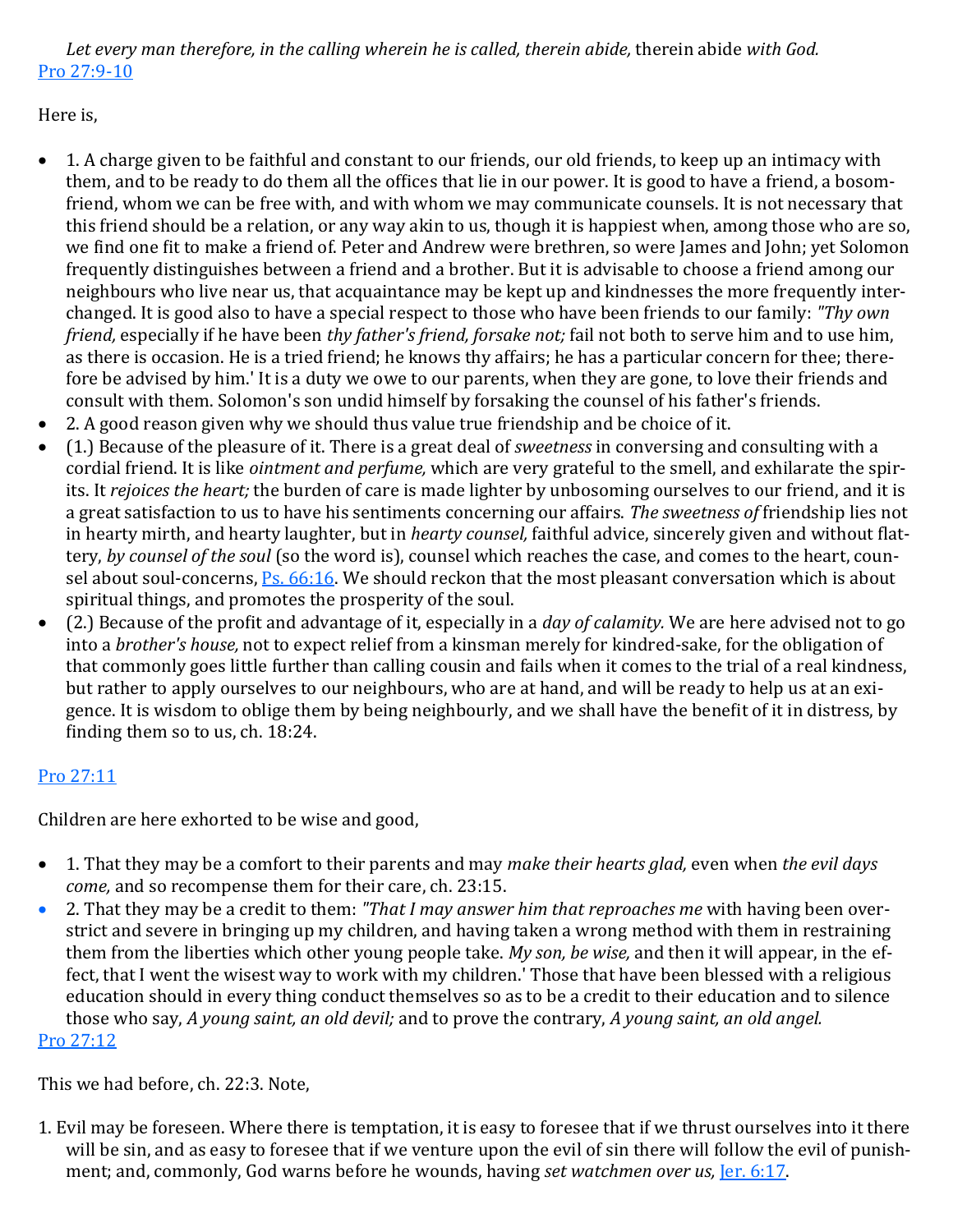2. It will be well or ill with us according as we do or do not improve the foresight we have of evil before us: The *prudent man, foreseeing the evil,* forecasts accordingly, *and hides himself, but the simple* is either so dull that he does not foresee it or so wilful and slothful that he will take no care to avoid it, and so he *passes on* securely *and is punished.* We do well for ourselves when we provide for hereafter.

#### [Pro 27:13](https://www.blueletterbible.org/kjv/proverbs/27/13/s_655013)

This also we had before, ch. 20:16.

- 1. It shows who those are that are hastening to poverty, those that have so little consideration as to be bound for every body that will ask them and those that are given to women. Such as these will take up money as far as ever their credit will go, but they will certainly cheat their creditors at last, nay, they are cheating them all along. An honest man may be made a beggar, but he is not honest that makes himself one.
- 2. It advises us to be so discreet in ordering our affairs as not to lend money to those who are manifestly wasting their estates, unless they give very good security for it. Foolish lending is injustice to our families. He does not say, "Get another to be bound with him,' for he that makes himself a common voucher will have those to be his security who are as insolvent as himself; therefore *take his garment[.](https://www.blueletterbible.org/kjv/proverbs/27/14/s_655014)* [Pro 27:14](https://www.blueletterbible.org/kjv/proverbs/27/14/s_655014)

#### Note,

- 1. It is a great folly to be extravagant in praising even the best of our friends and benefactors. It is our duty to give every one his due praise, to applaud those who excel in knowledge, virtue, and usefulness, and to acknowledge the kindnesses we have received with thankfulness; but to do this *with a loud voice, rising early in the morning,* to be always harping on this string, in all companies, even to our friend's face, or so as that he may be sure to hear it, to do it studiously, as we do that which we rise early to, to magnify the merits of our friend above measure and with hyperboles, is fulsome, and nauseous, and savours of hypocrisy and design. Praising men for what they have done is only to get more out of them; and every body concludes the parasite hopes to be well paid for his panegyric or epistle dedicatory. We must not give that praise to our friend which is due to God only, as some think is intimated in *rising early* to do it; for in the morning God is to be praised. We must not *make too much haste to praise men* (so some understand it), not cry up men too soon for their abilities and performances, but let them first be proved; lest they be lifted up with pride, and laid to sleep in idleness.
- 2. It is a greater folly to be fond of being ourselves extravagantly praised. A wise man rather counts it *a curse,* and a reflection upon him, not only designed to pick his pocket, but which may really turn to his prejudice. Modest praises (as a great man observes) invite such as are present to add to the commendation, but immodest immoderate praises tempt them to detract rather, and to censure one that they hear overcommended. And, besides, over-praising a man makes him the object of envy; every man puts in for a share of reputation, and therefore reckons himself injured if another monopolize it or have more given him than his share. And the greatest danger of all is that it is a temptation to pride; men are apt to think of themselves above what is meet when others speak of them above what is meet. See how careful blessed Paul was not to be over-valued, [2 Co. 12:6.](https://www.blueletterbible.org/kjv/2corinthians/12/6/s_1090006)

#### [Pro 27:15](https://www.blueletterbible.org/kjv/proverbs/27/15/s_655015)-16

Here, as before, Solomon laments the case of him that has a peevish passionate wife, that is continually chiding, and making herself and all about her uneasy.

 1. It is a grievance that there is no avoiding, for it is like *a continual dropping in a very rainy day.* The contentions of a neighbour may be like a sharp shower, troublesome for the time, yet, while it lasts, one may take shelter; but *the contentions of a wife* are like a constant soaking rain, for which there is no remedy but patience See ch. 19:13.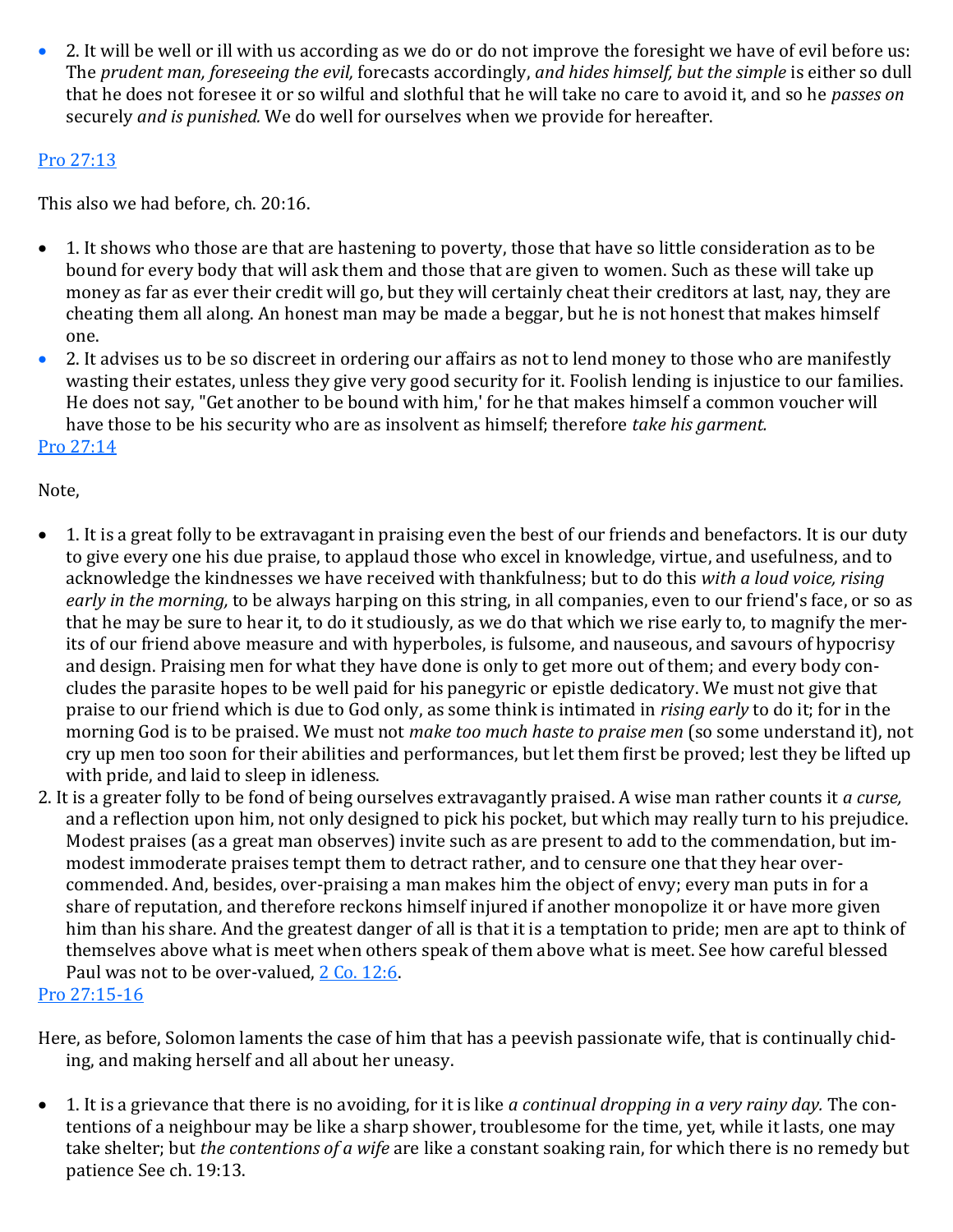- 2. It is a grievance that there is no concealing. A wise man would hide it if he could, for the sake both of his own and his wife's reputation, but he cannot, any more than he can conceal the noise of the wind when it blows or the smell of a strong perfume. Those that are froward and brawling will proclaim their own shame, even when their friends, in kindness to them, would cover it.
- [Pro 27:17](https://www.blueletterbible.org/kjv/proverbs/27/17/s_655017)
- This intimates both the pleasure and the advantage of conversation. One man is nobody; nor will poring upon a book in a corner accomplish a man as the reading and studying of men will. Wise and profitable discourse sharpens men's wits; and those that have ever so much knowledge may by conference have something added to them. It sharpens men's looks, and, by cheering the spirits, puts a briskness and liveliness into the countenance, and gives a man such an air as shows he is pleased himself and makes him pleasing to those about him. Good men's graces are sharpened by converse with those that are good, and bad men's lusts and passions are sharpened by converse with those that are bad, as iron is sharpened by its like, especially by the file. Men are filed, made smooth, and bright, and fit for business (who were rough, and dull, and inactive), by conversation. This is designed,
- 1. To recommend to us this expedient for sharpening ourselves, but with a caution to take heed whom we choose to converse with, because the influence upon us is so great either for the better or for the worse.
- 2. To direct us what we must have in our eye in conversation, namely to improve both others and ourselves, not to pass away time or banter one another, but to *provoke one another to love and to good works* and so to make one another wiser and better.

#### [Pro 27:18](https://www.blueletterbible.org/kjv/proverbs/27/18/s_655018)

This is designed to encourage diligence, faithfulness, and constancy, even in mean employments. Though the calling be laborious and despicable, yet those who keep to it will find there is something to be got by it.

- 1. Let not a poor gardener, who *keeps the fig-tree,* be discouraged; though it require constant care and attendance to nurse up fig-trees, and, when they have grown to maturity, to keep them in good order, and gather the figs in their season, yet he shall be paid for his pains: He *shall eat the fruit* of it, [1 Co. 9:7.](https://www.blueletterbible.org/kjv/1corinthians/9/7/s_1071007)
- 2. Nay, let not a poor servant think himself incapable of thriving and being preferred; for if he be diligent in *waiting on his master,* observant of him and obedient to him, if *he keep his master* (so the word is), if he do all he can for the securing of his person and reputation and take care that his estate be not wasted or damaged, such a one *shall be honoured,* shall not only get a good word, but be preferred and rewarded. God is a Master who has engaged to put an honour on those that serve him faithfully,  $[n. 12:26]$ .

#### [Pro 27:19](https://www.blueletterbible.org/kjv/proverbs/27/19/s_655019)

This shows us that there is a way,

- 1. Of knowing ourselves. As the water is a looking-glass in which we may see our faces by reflection, so there are mirrors by which the *heart of a man* is discovered to *a man,* that is, to himself. Let a man examine his own conscience, his thoughts, affections, and intentions. Let him behold his *natural face in the glass* of the divine law ( $\frac{\tan 1:23}{\tan 1:23}$ ), and he may discern what kind of man he is and what is his true character, which it will be of great use to every man rightly to know.
- 2. Of knowing one another by ourselves; for, as there is a similitude between the face of a man and the reflection of it in the water, so there is between one man's heart and another's for God has fashioned men's hearts alike; and in many cases we may judge of others by ourselves, which is one of the foundations on which that rule is built of doing to others as we would be done by, [Ex. 23:9](https://www.blueletterbible.org/kjv/exodus/23/9/s_73009) *Nihil est unum uni tam simile, tam par, quam omnes inter nosmet ipsos sumus. Sui nemo ipse tam similis quam omnes sunt omnium-No one thing is so like another as man is to man. No person is so like himself as each person is to all besides. Cic. de Legib. lib.* 1. One corrupt heart is like another, and so is one sanctified heart, for the former bears the same image of the earthy, the latter the same image of the heavenly[.](https://www.blueletterbible.org/kjv/proverbs/27/20/s_655020)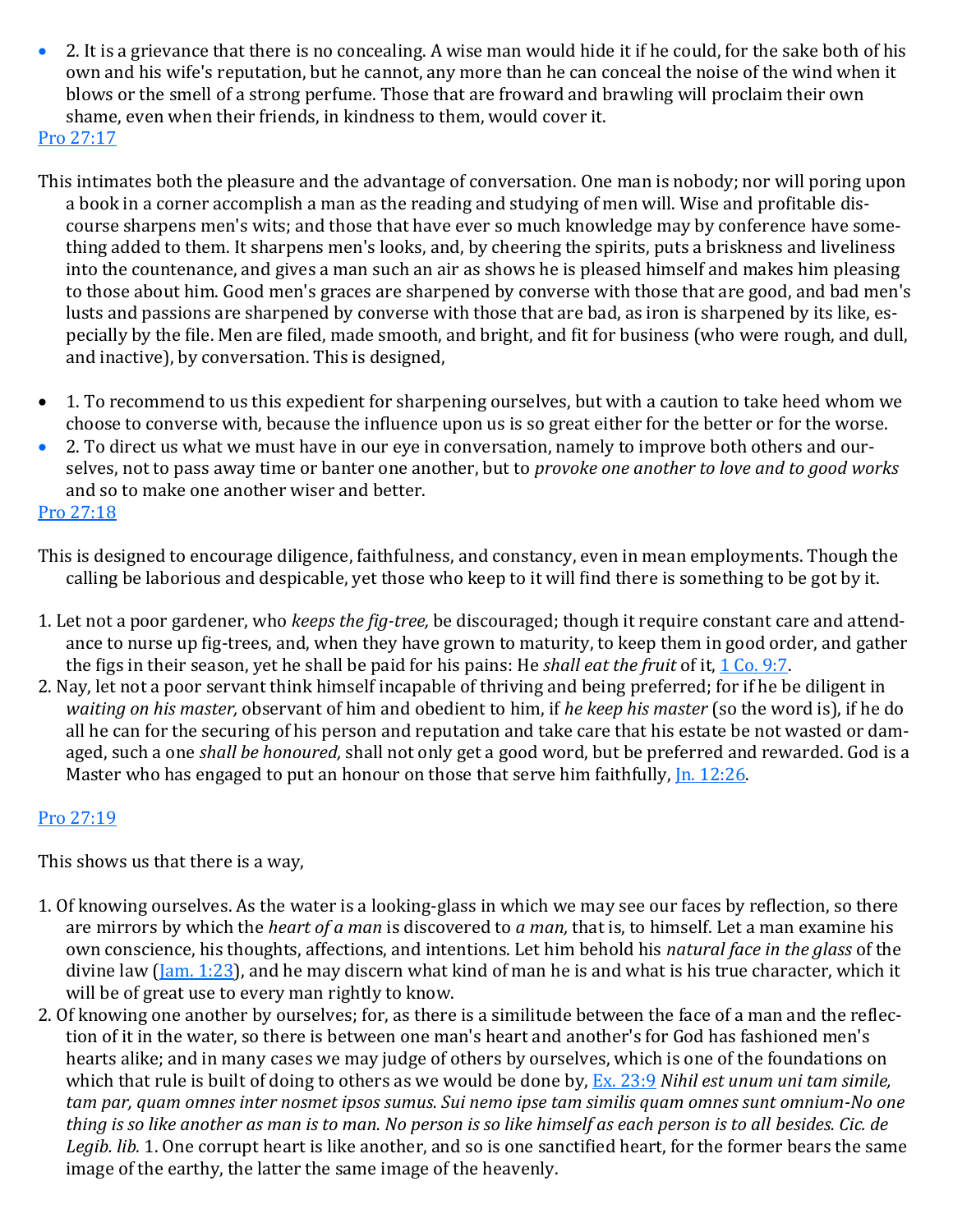#### [Pro 27:20](https://www.blueletterbible.org/kjv/proverbs/27/20/s_655020)

Two things are here said to be insatiable, and they are two things near of kin-death and sin.

- 1. Death is insatiable. The first death, the second death, both are so. The grave is not clogged with the multitude of dead bodies that are daily thrown into it, but is still an *open sepulchre,* and cries, *Give, give.* Hell also has enlarged itself, and still has room for the damned spirits that are committed to that prison. *Tophet is deep and large,* [Isa. 30:33.](https://www.blueletterbible.org/kjv/isaiah/30/33/s_709033)
- 2. Sin is insatiable: *The eyes of man are never satisfied,* nor the appetites of the carnal mind towards profit or pleasure. The *eye is not satisfied with seeing,* nor is he the *loves silver satisfied with silver.* Men labour for that which surfeits, but satisfies not; nay, it is dissatisfying; but satisfies not; nay, it is dissatisfying; such a perpetual uneasiness have men justly been doomed to ever since our first parents were not satisfied with all the trees of Eden, but they must meddle with the forbidden tree. Those whose eyes are ever toward the Lord in him are satisfied, and shall for ever be so.

#### [Pro 27:21](https://www.blueletterbible.org/kjv/proverbs/27/21/s_655021)

- This gives us a touchstone by which we may try ourselves. Silver and gold are tried by putting them into the furnace and fining-pot; so is man tried by praising him. Let him be extolled and preferred, and then he will show himself what he is.
- 1. If a man be made, by the applause that is given him, proud, conceited, and scornful,-if he take the glory to himself which he should transmit to God, as Herod did,-if, the more he is praised, the more careless he is of what he says and does,-if he *lie in bed till noon* because *his name is up,* thereby it will appear that he is a vain foolish man, and a man who, though he be praised, has nothing in him truly praise-worthy.
- 2. If, on the contrary, a man is made by his praise more thankful to God, more respectful to his friends, more watchful against every thing that may blemish his reputation, more diligent to improve himself, and do good to others, that he may answer the expectations of his friends from him, by this it will appear that he is a wise and good man. He has a good temper of mind who knows how to pass by evil report and good report, and is still the same, [2 Co. 6:8.](https://www.blueletterbible.org/kjv/2corinthians/6/8/s_1084008)

#### [Pro 27:22](https://www.blueletterbible.org/kjv/proverbs/27/22/s_655022)

Solomon had said (ch. 22:15), *The foolishness* which *is bound in the heart of a child may be driven out by the rod of correction,* for then the mind is to be moulded, the vicious habits not having taken root; but here he shows that, if it be not done then, it will be next to impossible to do it afterwards; if the disease be inveterate, there is a danger of its being incurable. *Can the Ethiopian change his skin?* Observe,

- 1. Some are so bad that rough and severe methods must be used with them, after gentle means have been tried in vain; they must be *brayed in a mortar.* God will take this way with them by his judgments; the magistrates must take this way with them by the rigour of the law. Force must be used with those that will not be ruled by reason, and love, and their own interest.
- 2. Some are so incorrigibly bad that even those rough and severe methods do not answer the end, their *foolishness will not depart from them,* so fully are their *hearts set in them to do evil;* they are often under the rod and yet not humbled, in the furnace and yet not refined, but, like Ahaz, trespass yet more (2 Chr.  $28:22$ ); and what remains then but that they should be rejected as reprobate silver? [Pro 27:23](https://www.blueletterbible.org/kjv/proverbs/27/23/s_655023)-27

#### Here is,

 I. A command given us to be diligent in our callings. It is directed to husbandmen and shepherds, and those that deal in cattle, but it is to be extended to all other lawful callings; whatever our business is, within doors or without, we must apply our minds to it. This command intimates,